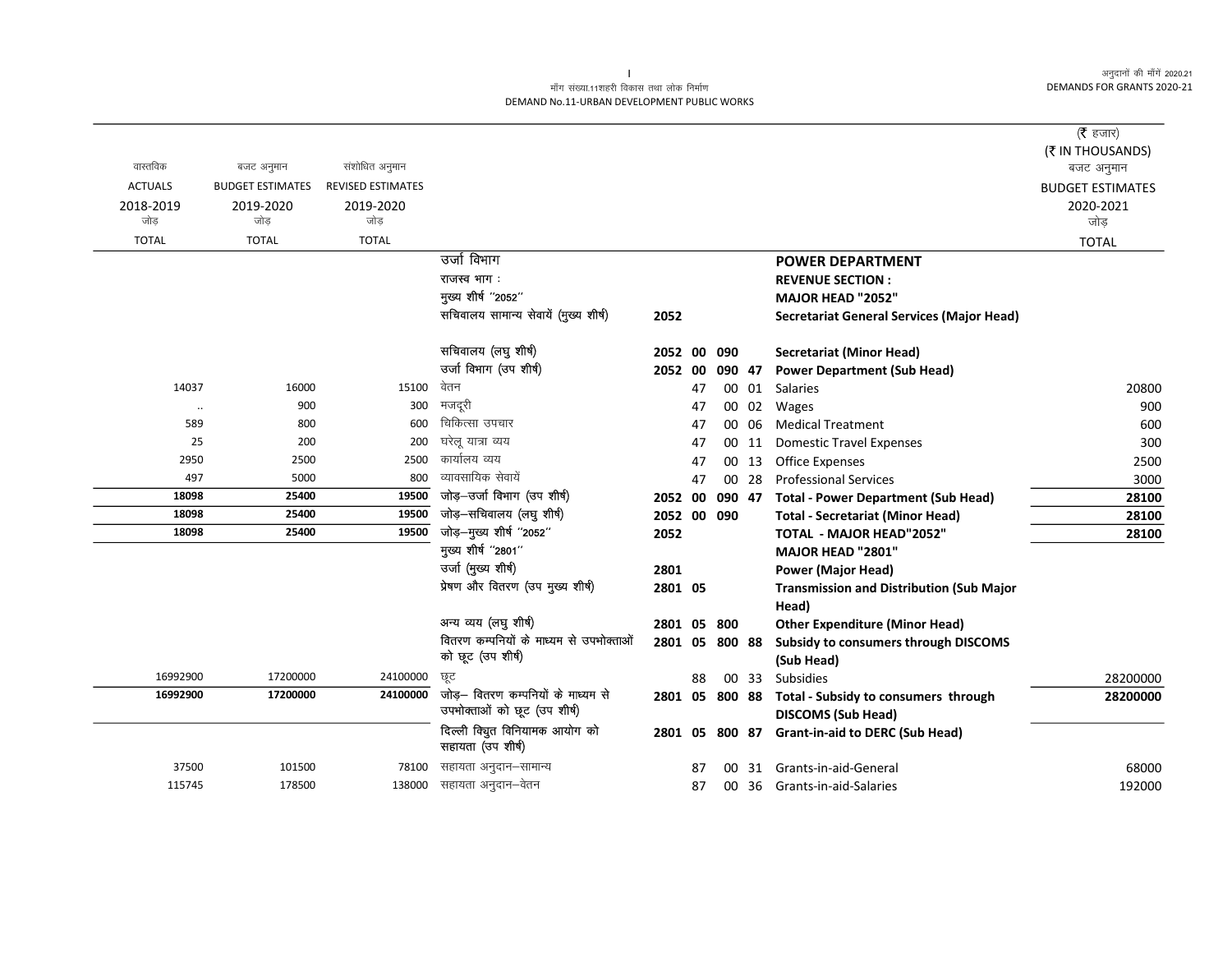# .<br>माँग संख्या.11शहरी विकास तथा लोक निर्माण DEMAND No.11-URBAN DEVELOPMENT PUBLIC WORKS

| ( $\bar{\tau}$ हजार)    |                                                        |       |        |    |                |                                                           |                          |                         |                      |
|-------------------------|--------------------------------------------------------|-------|--------|----|----------------|-----------------------------------------------------------|--------------------------|-------------------------|----------------------|
| (₹ IN THOUSANDS)        |                                                        |       |        |    |                |                                                           |                          |                         |                      |
| बजट अनुमान              |                                                        |       |        |    |                |                                                           | संशोधित अनुमान           | बजट अनुमान              | वास्तविक             |
| <b>BUDGET ESTIMATES</b> |                                                        |       |        |    |                |                                                           | <b>REVISED ESTIMATES</b> | <b>BUDGET ESTIMATES</b> | <b>ACTUALS</b>       |
| 2020-2021               |                                                        |       |        |    |                |                                                           | 2019-2020                | 2019-2020               | 2018-2019            |
| जोड                     |                                                        |       |        |    |                |                                                           | जोड                      | जोड                     | जोड                  |
| <b>TOTAL</b>            |                                                        |       |        |    |                |                                                           | <b>TOTAL</b>             | <b>TOTAL</b>            | <b>TOTAL</b>         |
| 260000                  | 2801 05 800 87 Total : Grant-in-aid to DERC (Sub Head) |       |        |    |                | जोड़— दिल्ली क्यिुत विनियामक आयोग को<br>सहायता (उप शीर्ष) | 216100                   | 280000                  | 153245               |
|                         | <b>Grant in aid to Delhi Tranco Limited for</b>        |       |        |    | 2801 05 800 81 | एकीकृत उर्जा विकास योजना के लिए दि0                       |                          |                         |                      |
|                         | <b>Integrated Power Development Scheme</b>             |       |        |    |                | ट्रां0 लि0 को सहायता अनुदान (उप शीर्ष)                    |                          |                         |                      |
|                         | (Sub Head)                                             |       |        |    |                |                                                           |                          |                         |                      |
| 100                     | Grants for creation of capital assets                  | 00 35 |        | 81 |                | पूंजीगत परिसम्पतियो के सृजन के लिए<br>अनुदान              |                          | 100                     | $\ddot{\phantom{a}}$ |
| 100                     | <b>Total: Grant in aid to Delhi Tranco Limited</b>     |       | 800 81 |    | 2801 05        | जोड़–एकीकृत उर्जा विकास योजना के                          |                          | 100                     | $\ddot{\phantom{a}}$ |
|                         | for Integrated Power Development                       |       |        |    |                | लिए दि0 ट्रां0 लि0 को सहायता अनुदान                       |                          |                         |                      |
|                         | <b>Scheme (Sub Head)</b>                               |       |        |    |                | (उप शीर्ष)                                                |                          |                         |                      |
|                         | One time Relief to Electricity Consumers on            | 00 42 |        | 80 |                | एमनेस्टी योजना के अर्न्तगत बिजली                          |                          | 100                     | 204400               |
|                         | Account of Amnesty Scheme (Sub Head)                   |       |        |    |                | उपभोक्ताओं को एक बार राहत (उप शीर्ष)                      |                          |                         |                      |
| 28460100                | <b>Total - Other Expenditure (Minor Head)</b>          |       |        |    | 2801 05 800    | जोड़—अन्य व्यय (लघु शीर्ष)                                | 24316100                 | 17480200                | 17350545             |
| 28460100                | <b>Total - Transmission and Distribution (Sub</b>      |       |        |    | 2801 05        | 24316100 जोड़-प्रेषण और वितरण (उप मुख्य शीर्ष)            |                          | 17480200                | 17350545             |
|                         | Major Head)                                            |       |        |    |                |                                                           |                          |                         |                      |
|                         | General (Sub Major Head)                               |       |        |    | 2801 80        | सामान्य (उप मुख्य शीर्ष)                                  |                          |                         |                      |
|                         | <b>Other Expenditure (Minor Head)</b>                  |       |        |    | 2801 80 800    | अन्य व्यय (लघु शीर्ष)                                     |                          |                         |                      |
|                         | <b>Energy Efficiency and Conservation (Sub</b>         |       | 800 83 |    | 2801 80        | ऊर्जा दक्षता और संरक्षण (उप शीर्ष)                        |                          |                         |                      |
|                         | Head)                                                  |       |        |    |                |                                                           |                          |                         |                      |
| 1700                    | Salaries                                               | 00 01 |        | 83 |                | वेतन                                                      | 1000                     | 9000                    | 1703                 |
| 3000                    | <b>Office Expenses</b>                                 |       | 00 13  | 83 |                | कार्यालय व्यय                                             | 3000                     | 3000                    | 1036                 |
| 4700                    | 800 83 Total - Energy Efficiencvy and                  |       |        |    | 2801 80        | जोड़-ऊर्जा दक्षता और संरक्षण (उप शीर्ष)                   | 4000                     | 12000                   | 2739                 |
|                         | <b>Conservation (Sub Head)</b>                         |       |        |    |                |                                                           |                          |                         |                      |
| 4700                    | <b>Total - Other Expenditure (Minor Head</b>           |       |        |    | 2801 80 800    | जोड़-अन्य व्यय (लघु शीर्ष)                                | 4000                     | 12000                   | 2739                 |
| 4700                    | <b>Total - General (Sub Major Head)</b>                |       |        |    | 2801 80        | जोड़-सामान्य (उप मुख्य शीर्ष)                             | 4000                     | 12000                   | 2739                 |
| 28464800                | <b>TOTAL - MAJOR HEAD"2801"</b>                        |       |        |    | 2801           | जोड़-मुख्य शीर्ष "2801"                                   | 24320100                 | 17492200                | 17353284             |
|                         | MAJOR HEAD "2810"                                      |       |        |    |                | मुख्य शीर्ष "2810"                                        |                          |                         |                      |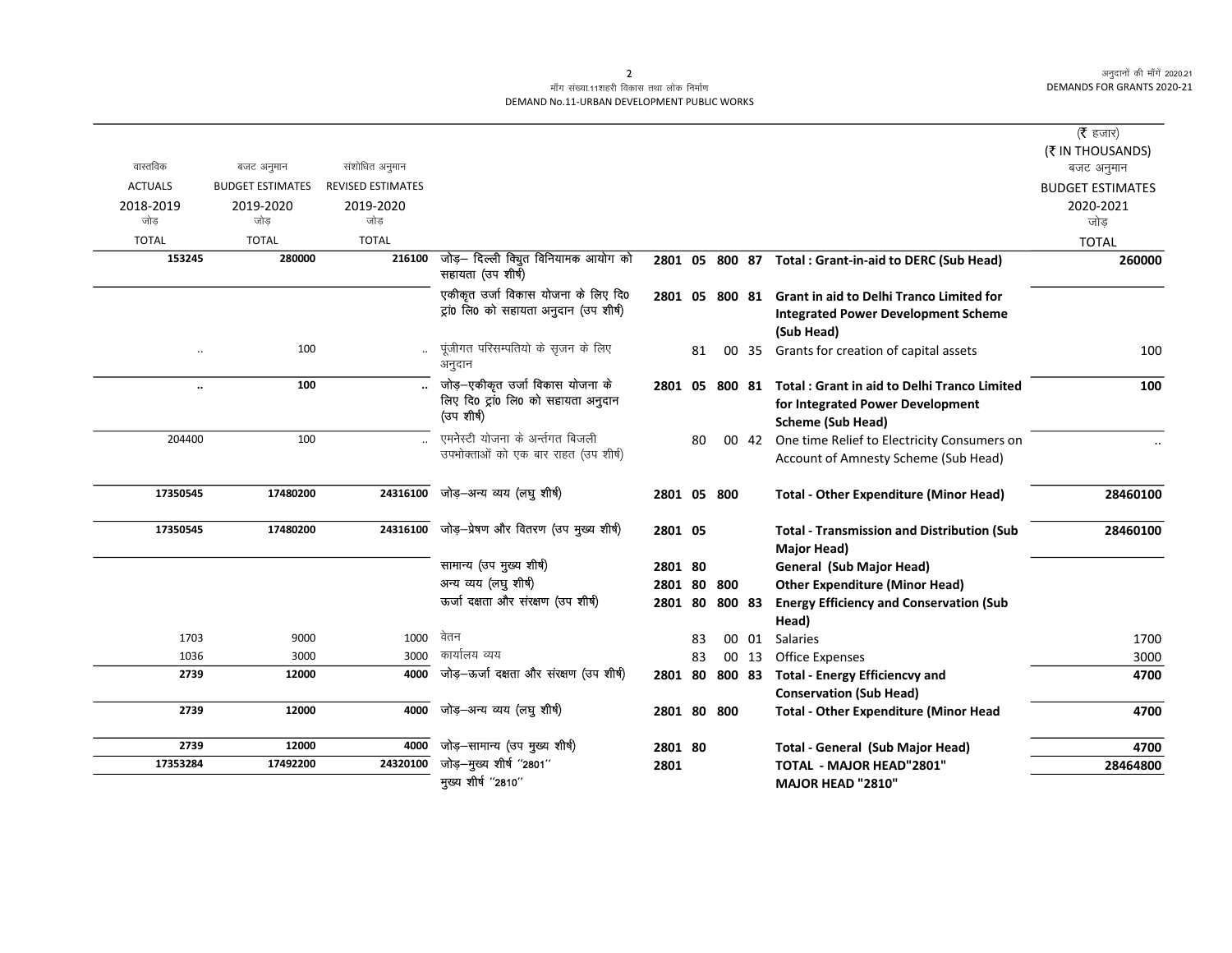# माँग संख्या.11शहरी विकास तथा लोक निर्माण DEMAND No.11-URBAN DEVELOPMENT PUBLIC WORKS

|                |                         |                          |                                                       |             |    |                |                                                         | ( $\bar{\tau}$ हजार)           |
|----------------|-------------------------|--------------------------|-------------------------------------------------------|-------------|----|----------------|---------------------------------------------------------|--------------------------------|
| वास्तविक       | बजट अनुमान              | संशोधित अनुमान           |                                                       |             |    |                |                                                         | (₹ IN THOUSANDS)<br>बजट अनुमान |
| <b>ACTUALS</b> | <b>BUDGET ESTIMATES</b> | <b>REVISED ESTIMATES</b> |                                                       |             |    |                |                                                         | <b>BUDGET ESTIMATES</b>        |
| 2018-2019      | 2019-2020               | 2019-2020                |                                                       |             |    |                |                                                         | 2020-2021                      |
| जोड            | जोड़                    | जोड़                     |                                                       |             |    |                |                                                         | जोड                            |
| <b>TOTAL</b>   | <b>TOTAL</b>            | <b>TOTAL</b>             |                                                       |             |    |                |                                                         | <b>TOTAL</b>                   |
|                |                         |                          | ऊर्जा के गैर परंपरागत स्रोत (मुख्य शीर्ष)             | 2810        |    |                | <b>Non-Conventional Sources of Energy</b>               |                                |
|                |                         |                          |                                                       |             |    |                | (Major Head)                                            |                                |
|                |                         |                          | सोलर (उप मुख्य शीर्ष)                                 | 2810 02     |    |                | Solar (Sub Major Head)                                  |                                |
|                |                         |                          | अन्य व्यय (लघु शीर्ष)                                 | 2810 02 800 |    |                | <b>Other Expenditure (Minor Head)</b>                   |                                |
|                |                         |                          | नवीनीकरण उर्जा व उर्जा दक्षता को बढ.ावा               |             |    |                | 2810 02 800 91 Assistance of promotion of Renewable     |                                |
|                |                         |                          | देने के लिए सहायता (उप शीर्ष)                         |             |    |                | <b>Energy &amp; Energy Efficiency (Sub Head)</b>        |                                |
| 10105          | 10000                   | 7000                     | अन्य प्रभार                                           |             | 91 |                | 00 50 Other Charges                                     | 10000                          |
| 10105          | 10000                   | 7000                     | जोड़-नवीनीकरण उर्जा व उर्जा दक्षता को                 |             |    |                | 2810 02 800 91 Total - Assistance of promotion of       | 10000                          |
|                |                         |                          | बढ.ावा देने के लिए सहायता (उप शीर्ष)                  |             |    |                | <b>Renewable Energy &amp; Energy Efficiency</b>         |                                |
|                |                         |                          |                                                       |             |    |                | (Sub Head)                                              |                                |
|                |                         |                          | सौर उर्जा के लिए उत्पादन आधारित                       |             |    | 2810 02 800 90 | <b>Generation Based incentive Scheme for</b>            |                                |
|                |                         |                          | प्रोत्साहन योजना (उप शीर्ष)                           |             |    |                | <b>Solar Energy (Sub Head)</b>                          |                                |
| 4172           | 50000                   | 12000                    | छूट                                                   |             |    |                | 00 33 Subsidies                                         |                                |
| 4172           | 50000                   | 12000                    | जोड़–सौर उर्जा के लिए उत्पादन आधारित                  |             | 90 |                |                                                         | 50000                          |
|                |                         |                          | प्रोत्साहन योजना (उप शीर्ष)                           |             |    | 2810 02 800 90 | <b>Total - Generation Based incentive Scheme</b>        | 50000                          |
|                |                         |                          |                                                       |             |    |                | for Solar Energy (Sub Head)                             |                                |
| 14277          | 60000                   | 19000                    | जोड़-अन्य व्यय (लघु शीर्ष)                            | 2810 02 800 |    |                | <b>Total - Other Expenditure (Minor Head</b>            | 60000                          |
|                |                         |                          |                                                       |             |    |                |                                                         |                                |
| 14277          | 60000                   | 19000<br>19000           | जोड़-सोलर (उप मुख्य शीर्ष)<br>जोड़-मुख्य शीर्ष "2810" | 2810 02     |    |                | <b>Total - Solar (Sub Major Head)</b>                   | 60000                          |
| 14277          | 60000                   | 24358600                 | जोड़–राजस्व भाग                                       | 2810        |    |                | TOTAL - MAJOR HEAD "2810"                               | 60000                          |
| 17385659       | 17577600                |                          | पूँजी भाग :                                           |             |    |                | <b>TOTAL - REVENUE SECTION</b>                          | 28552900                       |
|                |                         |                          | मुख्य शीर्ष "4801"                                    |             |    |                | <b>CAPITAL SECTION:</b>                                 |                                |
|                |                         |                          | उर्जा परियोजनाओ पर पूँजी परिव्यय (मुख्य               |             |    |                | MAJOR HEAD "4801"                                       |                                |
|                |                         |                          | शीर्ष)                                                | 4801        |    |                | <b>Capital Outlay on Power Projects (Major</b><br>Head) |                                |
|                |                         |                          | प्रेषण एवं वितरण (उप मुख्य शीर्ष)                     | 4801 05     |    |                | <b>Transmission and Distribution (Sub Major</b>         |                                |
|                |                         |                          |                                                       |             |    |                | Head)                                                   |                                |
|                |                         |                          | सार्वजनिक क्षेत्र एवं अन्य उपकर्मो में निवेश          | 4801 05 190 |    |                | <b>Investment in Public Sector and other</b>            |                                |
|                |                         |                          | (लघु शीर्ष)                                           |             |    |                | <b>Undertakings (Minor Head)</b>                        |                                |

 $\overline{\mathbf{3}}$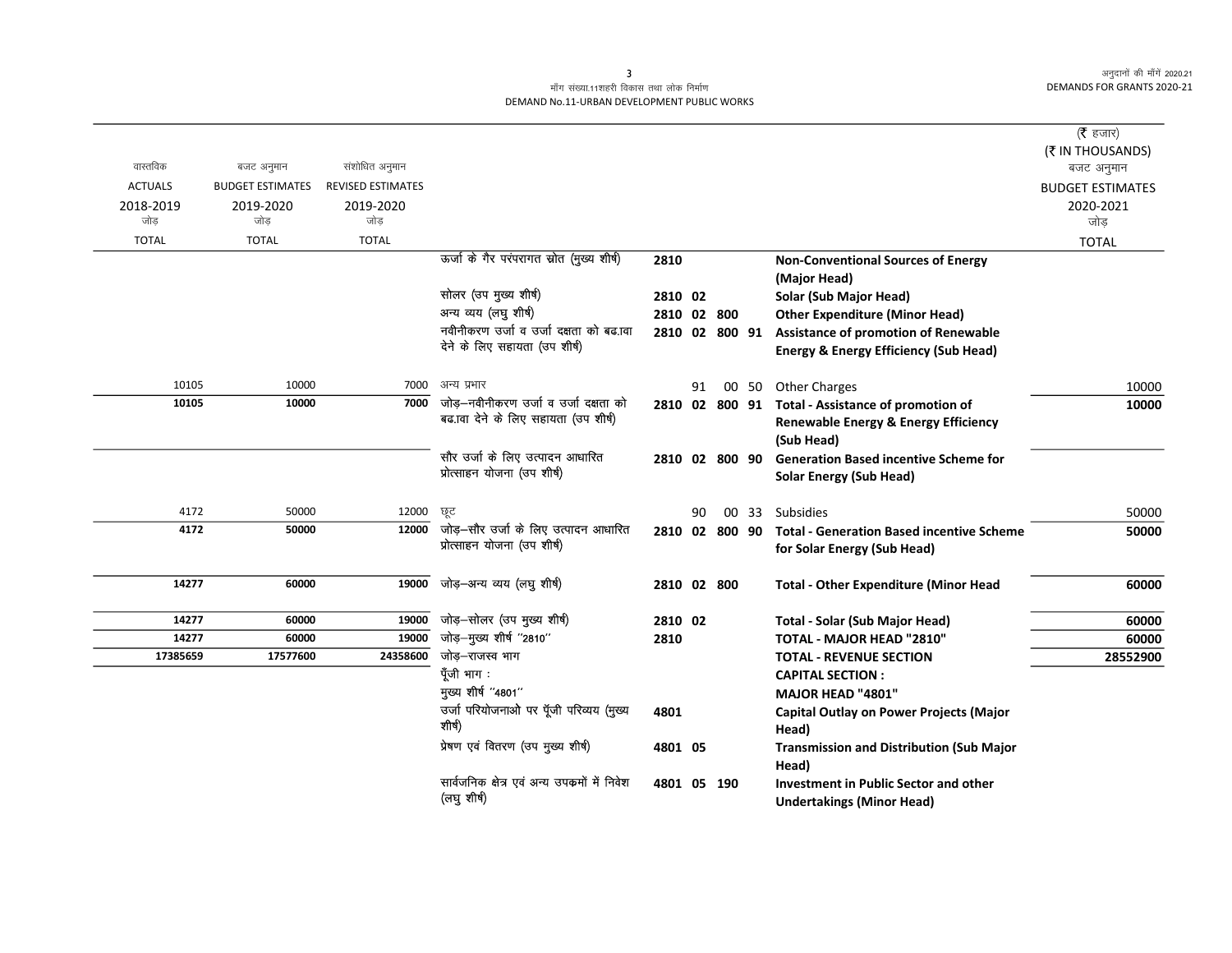#### माँग संख्या.11शहरी विकास तथा लोक निर्माण DEMAND No.11-URBAN DEVELOPMENT PUBLIC WORKS

|                      |                         |                          |                                                                                         |             |    |                |       |                                                                                                 | ( <b>रै</b> हजार)       |
|----------------------|-------------------------|--------------------------|-----------------------------------------------------------------------------------------|-------------|----|----------------|-------|-------------------------------------------------------------------------------------------------|-------------------------|
|                      |                         |                          |                                                                                         |             |    |                |       |                                                                                                 | (₹ IN THOUSANDS)        |
| वास्तविक             | बजट अनुमान              | संशोधित अनुमान           |                                                                                         |             |    |                |       |                                                                                                 | बजट अनुमान              |
| <b>ACTUALS</b>       | <b>BUDGET ESTIMATES</b> | <b>REVISED ESTIMATES</b> |                                                                                         |             |    |                |       |                                                                                                 | <b>BUDGET ESTIMATES</b> |
| 2018-2019            | 2019-2020               | 2019-2020                |                                                                                         |             |    |                |       |                                                                                                 | 2020-2021               |
| जोड                  | जोड                     | जोड                      |                                                                                         |             |    |                |       |                                                                                                 | जोड                     |
| <b>TOTAL</b>         | <b>TOTAL</b>            | <b>TOTAL</b>             |                                                                                         |             |    |                |       |                                                                                                 | <b>TOTAL</b>            |
|                      |                         |                          | झज्झर, हरियाणा में सयुक्त उद्यम कम्पनी<br>उर्जा संयत्र को पूंजी अंशदान (उप शीर्ष)       |             |    |                |       | 4801 05 190 91 Equity Contribution to JVC Power Plant at<br>Jhajjar, Haryana (Sub Head)         |                         |
| $\ddotsc$            | 9800                    | 10000                    | निवेश                                                                                   |             | 91 |                | 00 54 | Investment                                                                                      | 9800                    |
| $\ddotsc$            | 9800                    | 10000                    | जोड़-झझर, हरियाणा में सयुक्त उद्यम<br>कम्पनी उर्जा संयत्र को पूंजी अंशदान (उप<br>शीर्ष) |             |    |                |       | 4801 05 190 91 Total - Equity Contribution to JVC Power<br>Plant at Jhajjar, Haryana (Sub Head) | 9800                    |
|                      |                         |                          | एकीकृत विद्युत विकास योजना के लिए<br>पूंजी अंश दान (उप शीर्ष)                           |             |    | 4801 05 190 84 |       | <b>Equity for integrated Power Development</b><br>scheme (Sub Head)                             |                         |
|                      | 100                     |                          | निवेश                                                                                   |             | 84 |                | 00 54 | Investment                                                                                      | 100                     |
|                      | 100                     |                          | जोड़–एकीकृत विद्युत विकास योजना के<br>लिए पूंजी अंश दान (उप शीर्ष)                      |             |    |                |       | 4801 05 190 84 Total - Equity for integrated Power<br>Development scheme (Sub Head)             | 100                     |
| $\ddot{\phantom{a}}$ | 9900                    | 10000                    | जोड़–सार्वजनिक क्षेत्र एवं अन्य उपकर्मो में<br>निवेश (लघु शीर्ष)                        | 4801 05 190 |    |                |       | <b>Total - Investment in Public Sector and</b><br>other Undertakings (Minor Head)               | 9900                    |
|                      |                         |                          | अन्य व्यय (लघु शीर्ष)                                                                   | 4801 05     |    | 800            |       | <b>Other Expenditure (Minor Head)</b>                                                           |                         |
|                      |                         |                          | भूमि को खरीद (उप शीर्ष)                                                                 | 4801 05     |    | 800 91         |       | <b>Purchase of land (Sub Head)</b>                                                              |                         |
| 45668                | 150000                  | 30000                    | बडे निर्माण कार्य                                                                       |             | 91 |                | 00 53 | Major Works                                                                                     | 150000                  |
| 45668                | 150000                  | 30000                    | जोड़-भूमि को खरीद (उप शीर्ष)                                                            | 4801 05     |    |                |       | 800 91 Total - Purchase of land (Sub Head)                                                      | 150000                  |
|                      |                         |                          | एच.टी. / एल.टी. बिजली वितरण तारों का<br>स्थानांतरण (उप शीर्ष)                           |             |    | 4801 05 800 87 |       | <b>Shifting of HT/LT transmission Electricity</b><br>Lines (Sub Head)                           |                         |
| 33924                | 100000                  |                          | बडे निर्माण कार्य                                                                       |             | 87 |                | 00 53 | Major Works                                                                                     | 100000                  |
| 33924                | 100000                  |                          | जोड़- एच.टी. / एल.टी. बिजली वितरण<br>तारों का स्थानांतरण (उप शीर्ष)                     | 4801 05     |    | 800 87         |       | <b>Total - Shifting of HT/LT transmission</b><br><b>Electricity Lines (Sub Head)</b>            | 100000                  |
| 79592                | 250000                  | 30000                    | जोड़-अन्य व्यय (लघु शीर्ष)                                                              | 4801 05 800 |    |                |       | <b>Total - Other Expenditure (Minor Head</b>                                                    | 250000                  |
| 79592                | 259900                  | 40000                    | जोड़-प्रेषण एवं वितरण (उप मुख्य शीर्ष)                                                  | 4801 05     |    |                |       | <b>Total - Transmission and Distribution (Sub</b><br>Major Head)                                | 259900                  |
| 79592                | 259900                  | 40000                    | जोड़-मुख्य शीर्ष "4801"                                                                 | 4801        |    |                |       | <b>TOTAL - MAJOR HEAD"4801"</b>                                                                 | 259900                  |
|                      |                         |                          | मुख्य शीर्ष "4810"                                                                      |             |    |                |       | <b>MAJOR HEAD "4810"</b>                                                                        |                         |
|                      |                         |                          | ऊर्जा के गैर परंपरागत स्रोतों पर पूंजी<br>परिव्यय (मुख्य शीर्ष)                         | 4810        |    |                |       | Capital Outlay on Non-Conventional<br><b>Sources of Energy (Major Head)</b>                     |                         |

4